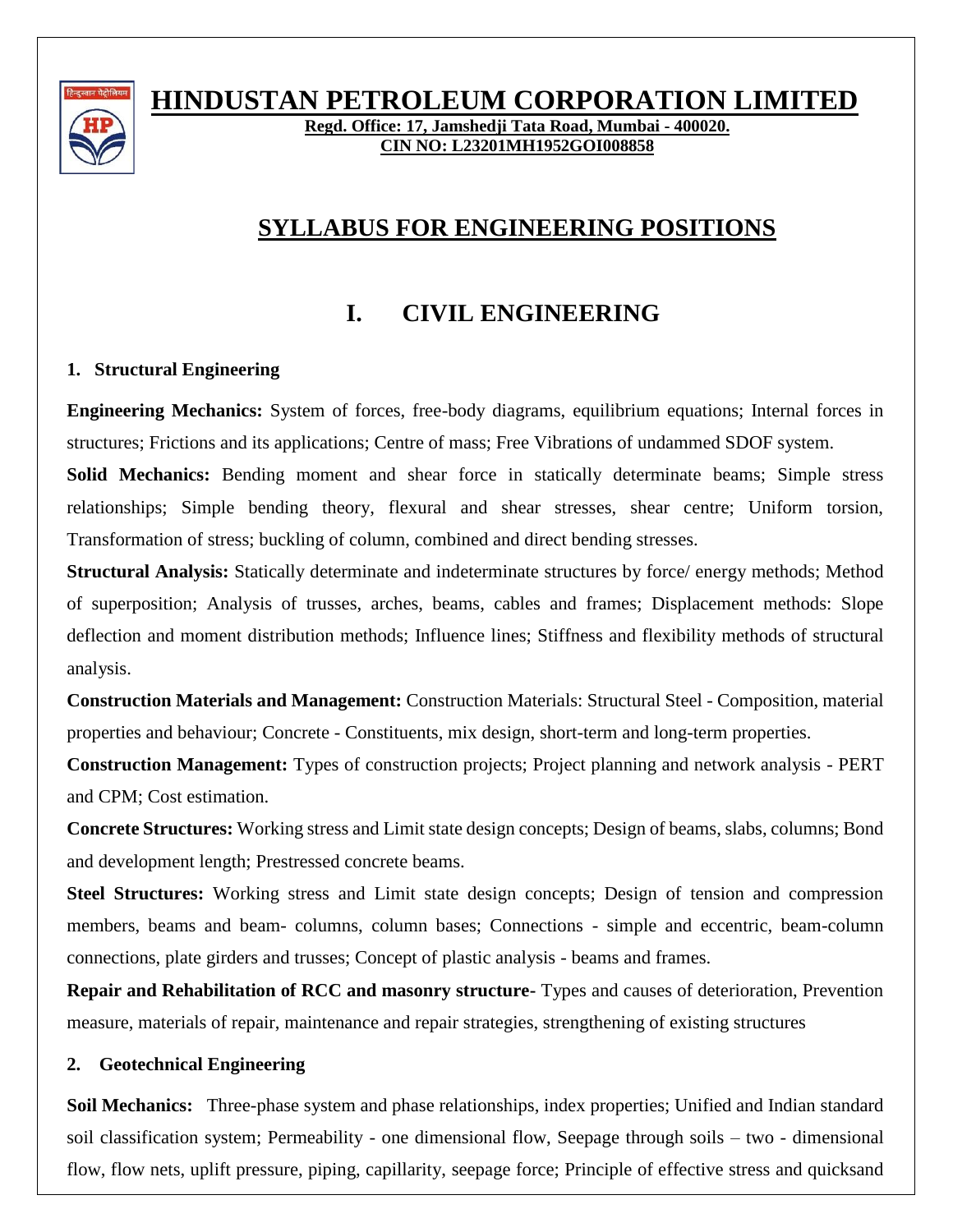condition; Compaction of soils; One- dimensional consolidation, time rate of consolidation; Shear Strength, Mohr's circle, effective and total shear strength parameters, Stress-Strain characteristics of clays and sand; Stress paths.

**Foundation Engineering:** Sub-surface investigations - Drilling bore holes, sampling, plate load test, standard penetration and cone penetration tests; Earth pressure theories - Rankine and Coulomb; Stability of slopes – Finite and infinite slopes, Bishop's method; Stress distribution in soils – Boussinesq's theory; Pressure bulbs, Shallow foundations – Terzaghi's and Meyerhoff's bearing capacity theories, effect of water table; Combined footing and raft foundation; Contact pressure; Settlement analysis in sands and clays; Deep foundations dynamic and static formulae, Axial load capacity of piles in sands and clays, pile load test, pile under lateral loading, pile group efficiency, negative skin friction.

### **3. Water Resources Engineering**

**Fluid Mechanics:** Properties of fluids, fluid statics; Continuity, momentum and energy equations and their applications; Potential flow, Laminar and turbulent flow; Flow in pipes, pipe networks; Concept of boundary layer and its growth; Concept of lift and drag.

**Hydraulics:** Forces on immersed bodies; Flow measurement in channels and pipes; Dimensional analysis and hydraulic similitude; Channel Hydraulics - Energy-depth relationships, specific energy, critical flow, hydraulic jump, uniform flow, gradually varied flow and water surface profiles.

**Hydrology**: Hydrologic cycle, precipitation, evaporation, evapo-transpiration, watershed, infiltration, unit hydrographs, hydrograph analysis, reservoir capacity, flood estimation and routing, surface run-off models, ground water hydrology - steady state well hydraulics and aquifers; Application of Darcy's Law.

Gravity Dams and Spillways; Lined and unlined canals, Design of weirs on permeable foundation; cross drainage structures.

#### **4. Environmental Engineering**

**Water and Waste Water Quality and Treatment:** Basics of water quality standards – Physical, chemical and biological parameters; Water quality index; Unit processes and operations; Water requirement; Water distribution system; Drinking water treatment.

Sewerage system design, quantity of domestic wastewater, primary and secondary treatment. Effluent discharge standards; Sludge disposal; Reuse of treated sewage for different applications.

**Air Pollution:** Types of pollutants, their sources and impacts, air pollution control, air quality standards, Air quality Index and limits.

**Municipal Solid Wastes:** Characteristics, generation, collection and transportation of solid wastes, engineered systems for solid waste management (reuse/ recycle energy recovery, treatment and disposal).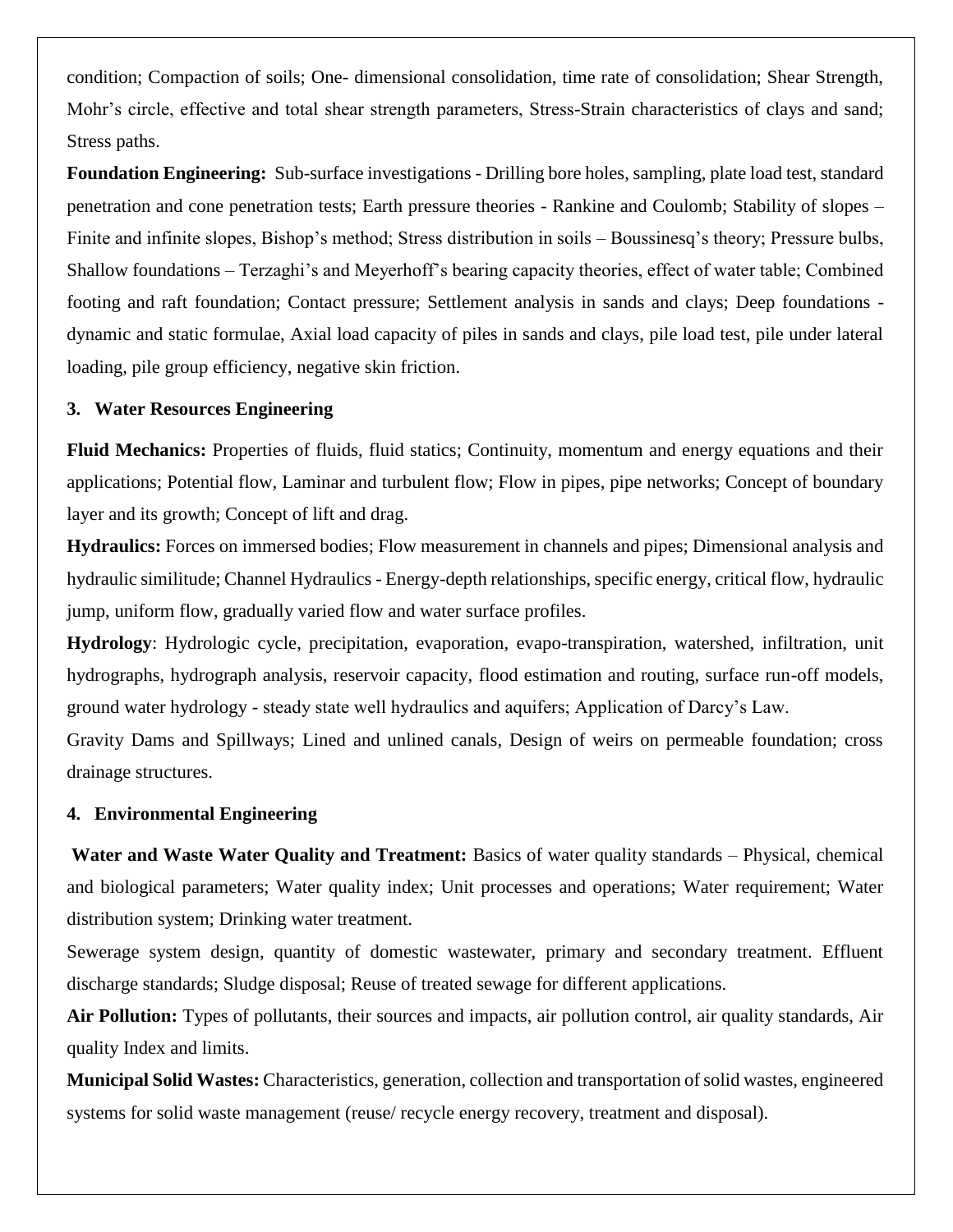### **5. Transportation Engineering**

Transportation Infrastructure: Geometric design of highways - cross-sectional elements, sight distances, horizontal and vertical alignments.

Highway Pavements: Highway materials - desirable properties and tests; Desirable properties of bituminous paving mixes; Design factors for flexible and rigid pavements; Design of flexible and rigid pavement using IRC codes.

### **6. Geomatics Engineering**

Principles of surveying; Errors and their adjustment; Maps - scale, coordinate system; Distance and angle measurement - Levelling and trigonometric levelling; Traversing and triangulation survey; Total station; Horizontal and vertical curves.

## **7. Building Architectural and Maintenance work**

Structural and architectural use of wood and Plywood work, wood Surface finishing, Building interior and external painting, toughen glass work, Aluminium work, Internal & External Cladding work (Example- Glass cladding, Aluminium Composite panel etc.), false ceiling , false flooring, Plumbing work, various methods of terrace waterproofing, Roof cladding ,termite and pest control treatment.

-----------------------------------------------------------------------------------------------------------------------------------

**II. ELECTRICAL ENGINEERING**

## **1. Electric circuits**

Network elements: R, L, C, M elements; Network solution methods: KCL, KVL, Node and Mesh analysis; Transient response of dc and ac networks, sinusoidal steady-state analysis, resonance, balanced three phase circuits, star-delta transformation, complex power and power factor in ac circuits.

## **2. Electromagnetic Fields**

Coulomb's Law, Electric Field Intensity, Electric Flux Density, Gauss's Law, Divergence, Electric field and potential due to point, line, plane and spherical charge distributions, Effect of dielectric medium, Capacitance of simple configurations, Ampere's law, Curl, Faraday's law, Lorentz force, Inductance, Magnetomotive force, Reluctance, Magnetic circuits, Self and Mutual inductance of simple configurations.

## **3. Electrical Machines**

Single phase transformer: equivalent circuit, phasor diagram, open circuit and short circuit tests, regulation and efficiency; Three-phase transformers: connections, vector groups, parallel operation; Auto-transformer,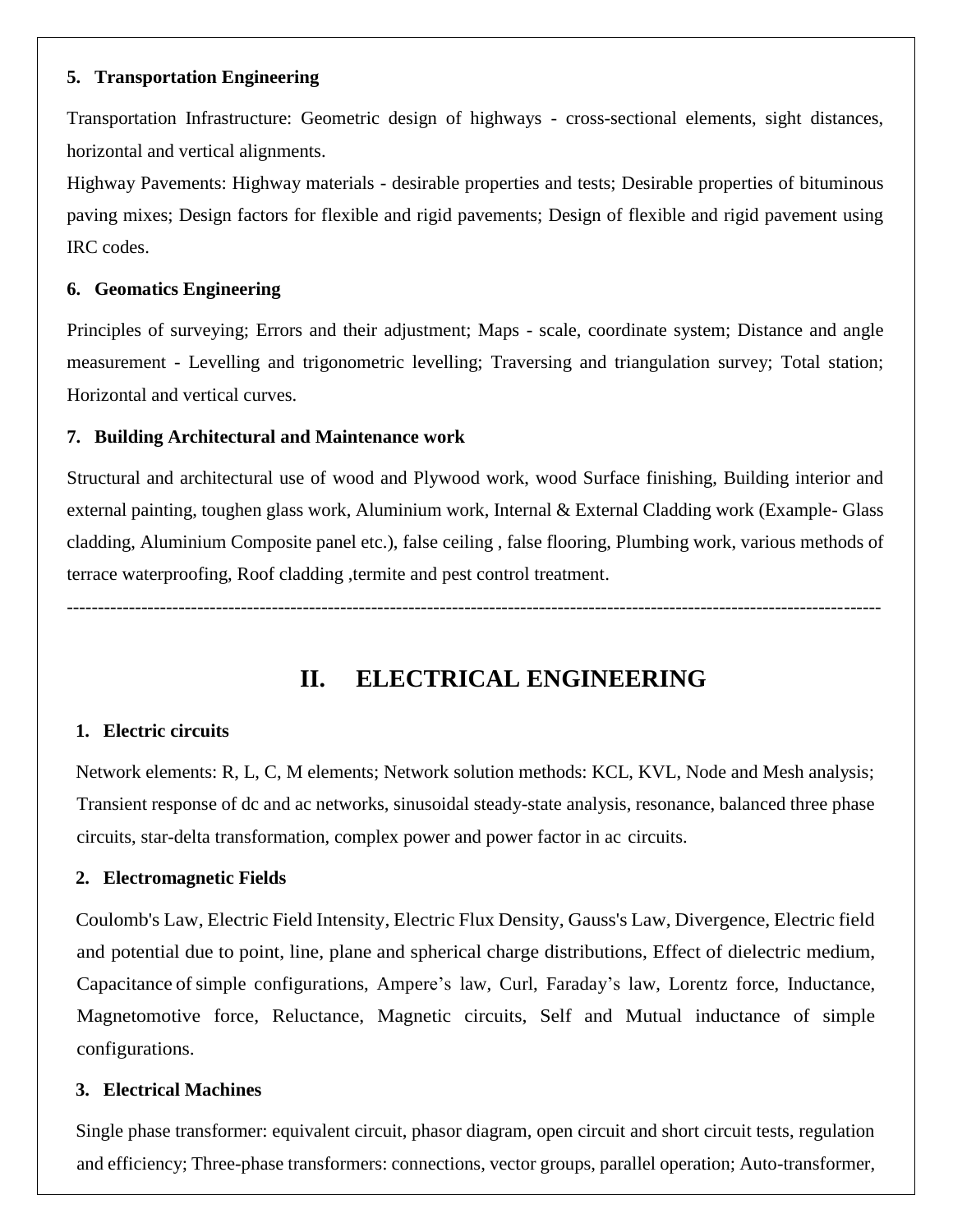Electromechanical energy conversion principles; DC machines: separately excited, series and shunt, motoring and generating mode of operation and their characteristics, speed control of dc motors; Threephase induction machines: principle of operation, types, performance, torque-speed characteristics, no-load and blocked-rotor tests, equivalent circuit, starting and speed control; Operating principle of single-phase induction motors; Synchronous machines: cylindrical and salient pole machines, performance and characteristics, regulation and parallel operation of generators, starting of synchronous motors; Types of losses and efficiency calculations of electric machines

### **4. Power Systems**

Basic concepts of electrical power generation, ac and dc transmission concepts, Models and performance of transmission lines and cables, Series and shunt compensation, Electric field distribution andinsulators, Distribution systems, Per-unit quantities, load flow methods, Voltage and Frequency control, Power factor correction, Symmetrical components, Symmetrical and unsymmetrical fault analysis, Principles of over–current, differential, directional and distance protection; Circuit breakers, System stabilityconcepts.

### **5. Electrical and Electronic Measurements**

Bridges and Potentiometers, Measurement of voltage, current, power, energy and power factor; Instrument transformers, Digital voltmeters and multimeters, Phase, Time and Frequency measurement; Oscilloscopes, Error analysis.

### **6. Power Electronics**

Static V-I characteristics and firing/gating circuits for Thyristor, MOSFET, IGBT; DC to DC conversion: Buck, Boost and Buck-Boost Converters; Single and three-phase configuration of uncontrolled rectifiers; Voltage and Current commutated Thyristor based converters; Bidirectional ac to dc voltage source converters; Magnitude and Phase of line current harmonics for uncontrolled and thyristor based converters; Power factor and Distortion Factor of ac to dc converters; Single-phase and three-phase voltage and current source inverters, sinusoidal pulse width modulation.

--------------------------------------------------------------------------------------------------------------------------------

# **III. MECHANICAL ENGINEERING**

## **1. Applied Mechanics and Design**

**Engineering Mechanics**: Free-body diagrams and equilibrium; friction and its applications including rolling friction, belt-pulley, brakes, clutches, screw jack, wedge, vehicles, etc.; trusses and frames; virtual work;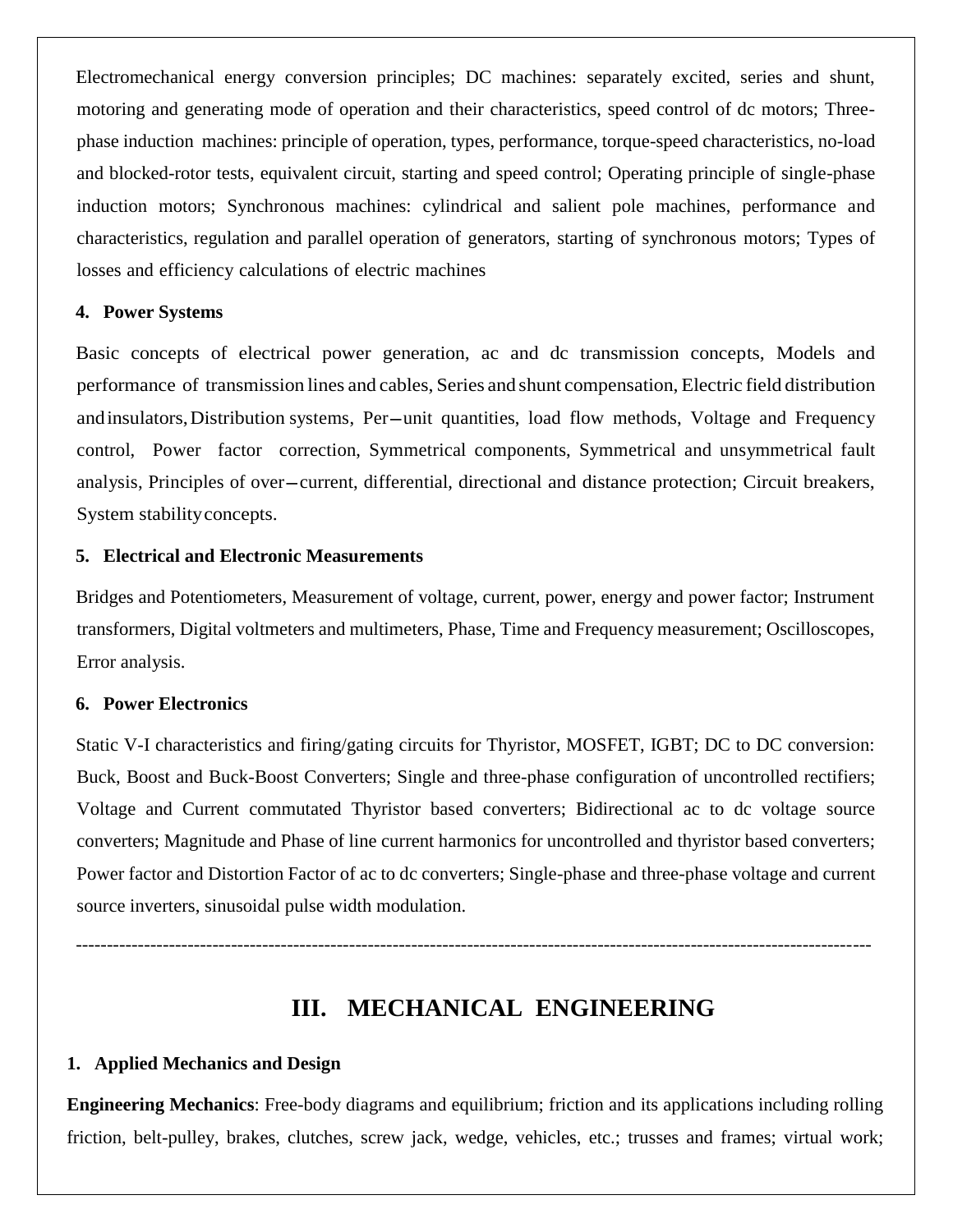kinematics and dynamics of rigid bodies in plane motion; impulse and momentum (linear and angular) and energy formulations.

**Mechanics of Materials:** Stress and strain, elastic constants, Poisson's ratio; Mohr's circle for plane stress and plane strain; thin cylinders; shear force and bending moment diagrams; bending and shear stresses; concept of shear centre; deflection of beams; torsion of circular shafts; Euler's theory of columns; energy methods; thermal stresses; strain gauges and rosettes; testing of materials with universal testing machine; testing of hardness and impact strength.

**Theory of Machines:** Displacement, velocity and acceleration analysis of plane mechanisms; dynamic analysis of linkages; cams; gears and gear trains; flywheels and governors; balancing of reciprocating and rotating masses;

**Vibrations:** Free and forced vibration of single degree of freedom systems, effect of damping; vibration isolation; resonance; critical speeds of shafts.

**Machine Design:** Design for static and dynamic loading; failure theories; fatigue strength and the S-N diagram; principles of the design of machine elements such as bolted and welded joints; shafts, gears, rolling and sliding contact bearings, springs.

### **2. Fluid Mechanics and Thermal Sciences**

**Fluid Mechanics:** Fluid properties; fluid statics, forces on submerged bodies, stability of floating bodies; control-volume analysis of mass, momentum and energy; fluid acceleration; differential equations of continuity and momentum; Bernoulli's equation; dimensional analysis; viscous flow of incompressible fluids, boundary layer, elementary turbulent flow, flow through pipes, head losses in pipes, bends and fittings; basics of compressible fluid flow.

**Heat-Transfer:** Modes of heat transfer; one dimensional heat conduction, resistance concept and electrical analogy, heat transfer through fins; unsteady heat conduction, lumped parameter system, Heisler's charts; thermal boundary layer, dimensionless parameters in free and forced convective heat transfer, heat transfer correlations for flow over flat plates and through pipes, effect of turbulence; heat exchanger performance, LMTD and NTU methods; radiative heat transfer, Stefan- Boltzmann law, Wien's displacement law, black and grey surfaces, view factors, radiation network analysis.

**Thermodynamics:** Thermodynamic systems and processes; properties of pure substances, behavior of ideal and real gases; zeroth and first laws of thermodynamics, calculation of work and heat in various processes; second law of thermodynamics; thermodynamic property charts and tables, availability and irreversibility; thermodynamic relations.

Applications: *Power Engineering*: Air and gas compressors; vapour and gas power cycles, concepts of regeneration and reheat. *I.C. Engines*: Air-standard Otto, Diesel and dual cycles. *Refrigeration and airconditioning*: Vapour and gas refrigeration and heat pump cycles; properties of moist air, psychrometric chart,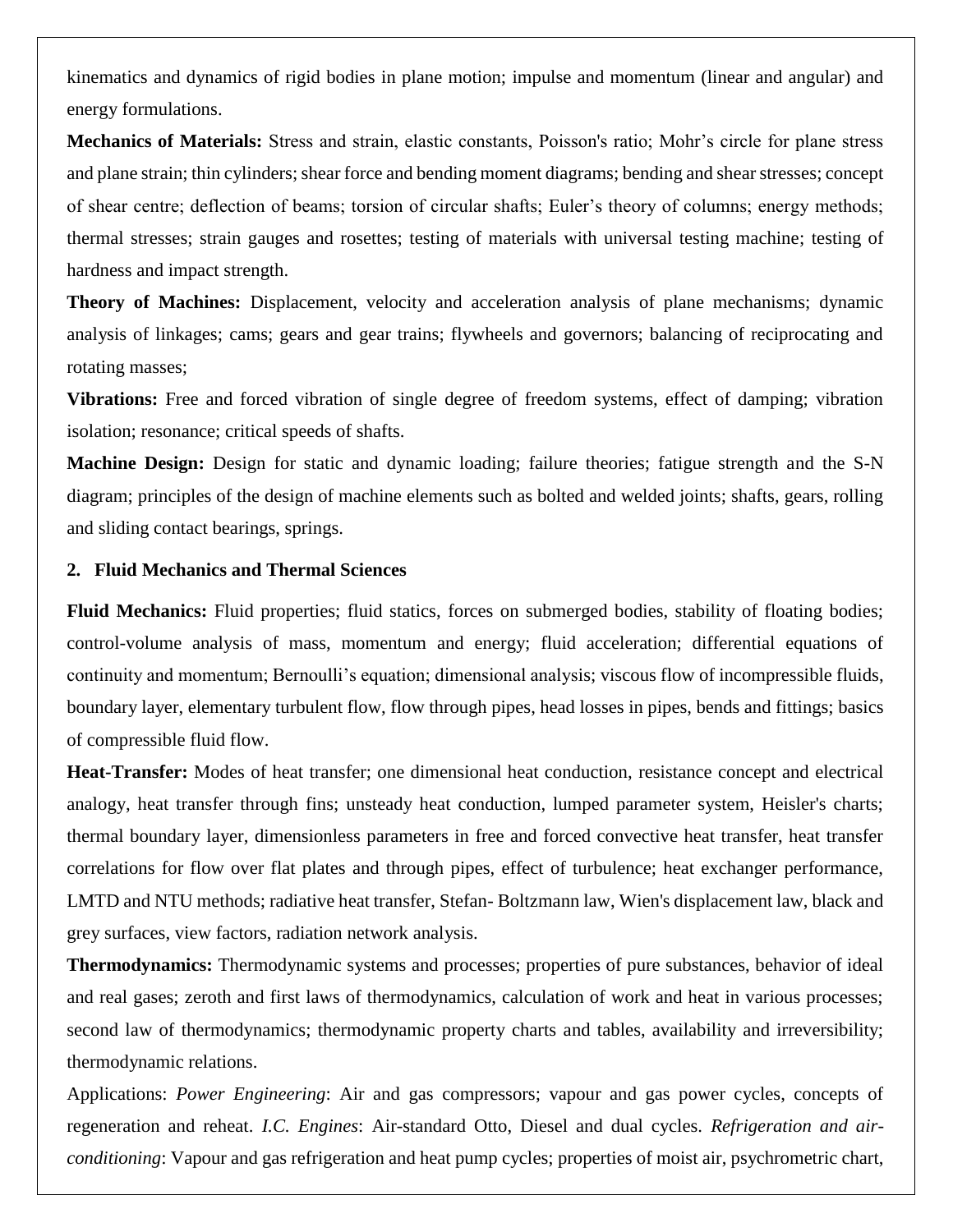basic psychrometric processes. *Turbomachinery*: Impulse and reaction principles, velocity diagrams, Peltonwheel, Francis and Kaplan turbines; steam and gas turbines.

## **3. Materials, Manufacturing and Industrial Engineering**

**Engineering Materials:** Structure and properties of engineering materials, phase diagrams, heat treatment, stress-strain diagrams for engineering materials.

**Casting, Forming and Joining Processes:** Different types of castings, design of patterns, moulds and cores; solidification and cooling; riser and gating design. Plastic deformation and yield criteria; fundamentals of hot and cold working processes; load estimation for bulk (forging, rolling, extrusion, drawing) and sheet (shearing, deep drawing, bending) metal forming processes; principles of powder metallurgy. Principles of welding, brazing, soldering and adhesive bonding.

**Machining and Machine Tool Operations:** Mechanics of machining; basic machine tools; single and multipoint cutting tools, tool geometry and materials, tool life and wear; economics of machining; principles of non-traditional machining processes; principles of work holding, jigs and fixtures; abrasive machining processes; NC/CNC machines and CNC programming.

**Metrology and Inspection:** Limits, fits and tolerances; linear and angular measurements; comparators; interferometry; form and finish measurement; alignment and testing methods; tolerance analysis in manufacturing and assembly; concepts of coordinate-measuring machine (CMM).

**Computer Integrated Manufacturing:** Basic concepts of CAD/CAM and their integration tools; additive manufacturing.

**Production Planning and Control:** Forecasting models, aggregate production planning, scheduling, materials requirement planning; lean manufacturing.

**Inventory Control:** Deterministic models; safety stock inventory control systems.

**Operations Research:** Linear programming, simplex method, transportation, assignment, network flow models.

**-**-----------------------------------------------------------------------------------------------------------------------------

## **IV. INSTRUMENTATION ENGINEERING**

## **1. Electrical Circuits and measurements**

Voltage and current sources: independent, dependent, ideal and practical; v-i relationships of resistor, inductor, mutual inductance and capacitor; transient analysis of RLC circuits with dc excitation.

Kirchoff's laws, mesh and nodal analysis, superposition, Thevenin, Norton, maximum power transfer and reciprocity theorems.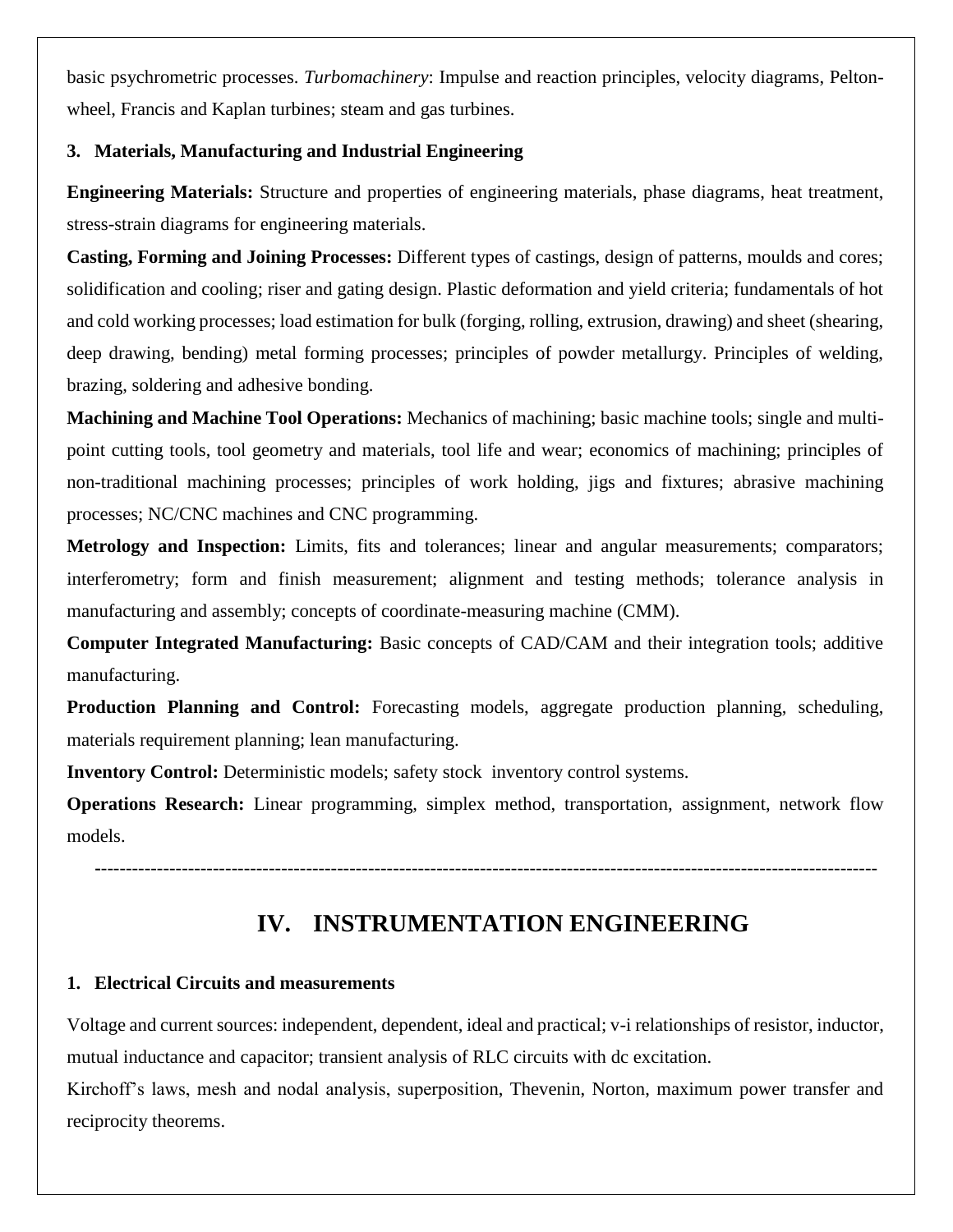SI units, standards (R,L,C, voltage, current and frequency), systematic and random errors in measurement, expression of uncertainty - accuracy and precision, propagation of errors, linear and weighted regression. Bridges: Wheatstone, Kelvin, Megohm, Maxwell, Anderson, Schering and Wien for measurement of R, L, C and frequency, Q-meter. Measurement of voltage, current and power in single and three phase circuits; ac and dc current probes; true rms meters, voltage and current scaling, instrument transformers, timer/counter, time, phase and frequency measurements, digital voltmeter, digital multimeter; oscilloscope, shielding and grounding.

#### **2. Signals and Systems**

Periodic, aperiodic and impulse signals; Laplace, Fourier and z-transforms; transfer function, frequency response of first and second order linear time invariant systems, impulse response of systems; convolution, correlation. Discrete time system: impulse response, frequency response, pulse transfer function; DFT and FFT; basics of IIR and FIR filters.

#### **3. Control Systems**

Feedback principles, signal flow graphs, transient response, steady-state-errors, Bode plot, phase and gain margins, Routh and Nyquist criteria, root loci, design of lead, lag and lead-lag compensators, state-space representation of systems; time-delay systems; mechanical, hydraulic and pneumatic system components, synchro pair, servo and stepper motors, servo valves; on-off, P, PI, PID, cascade, feedforward, and ratio controllers, tuning of PID controllers and sizing of control valves.

#### **4. Analog Electronics**

Characteristics and applications of diode, Zener diode, BJT and MOSFET; small signal analysis of transistor circuits, feedback amplifiers. Characteristics of ideal and practical operational amplifiers; applications of opamps: adder, subtractor, integrator, differentiator, difference amplifier, instrumentation amplifier, precision rectifier, active filters, oscillators, signal generators, voltage controlled oscillators and phase locked loop, sources and effects of noise and interference in electronic circuits.

### **5. Digital Electronics, Computers and networks**

Combinational logic circuits, minimization of Boolean functions. IC families: TTL and CMOS. Arithmetic circuits, comparators, Schmitt trigger, multi-vibrators, sequential circuits, flip flops, shift registers, timers and counters; sample-and-hold circuit, multiplexer, analog-to-digital (successive approximation, integrating, flash and sigma-delta) and digital-to-analog converters (weighted R, R-2R ladder and current steering logic). Characteristics of ADC and DAC (resolution, quantization, significant bits, conversion/settling time);